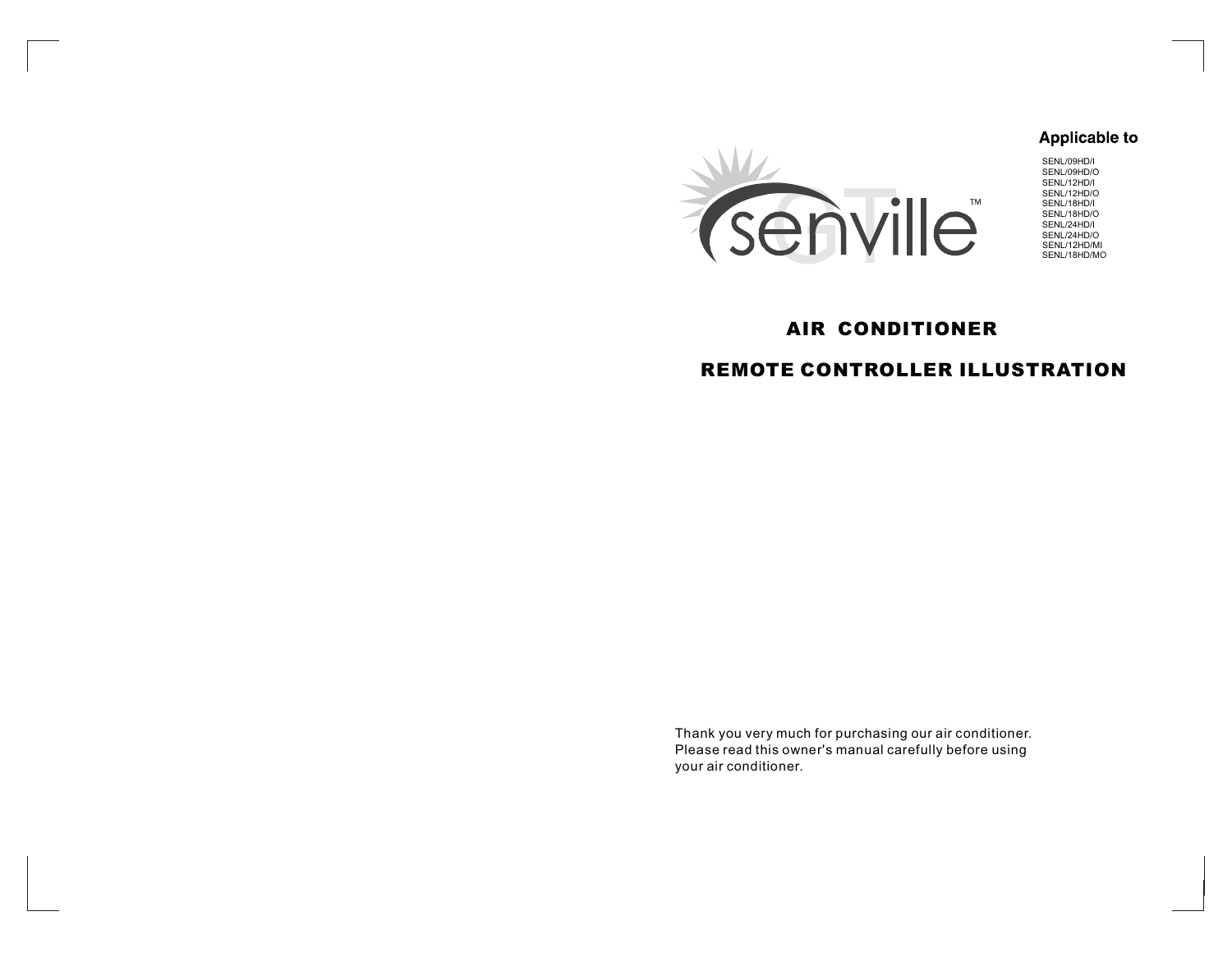# CONTENTS

| How to use the buttons |  |
|------------------------|--|
|                        |  |
|                        |  |
|                        |  |
|                        |  |
|                        |  |
|                        |  |
|                        |  |

 $\Omega$ 

#### Handling the remote controller



#### Location of the remote controller.

- Use the remote controller within a distance of 8m(26 1/4ft) from the appliance, pointing it towards the receiver. Reception is confirmed by <sup>a</sup> beep.
- Keep the remote controller where its signals can reach the receiver of the unit. When you select the timer operation, the remote controller automatically transmits <sup>a</sup> signal to the indoor unit at the specified time. If you keep the remote controller in <sup>a</sup> position that hinders proper signal transmission, <sup>a</sup> time lag of up to 15 minutes may occur.

#### **ACAUTIONS**

- The air conditioner will not operate if curtains, doors or other materials block the signals from the remote controller to the indoor unit.
- Prevent any liquid from falling into the remote controller. Do not expose the remote controller to direct sunlight or heat.
- If the infrared signal receiver on the indoor unit is exposed to direct sunlight, the air conditioner may not function properly. Use curtains to prevent the sunlight from falling on the receiver.
- If other electrical appliances react to the remote controller, either move these appliances or consult your local dealer.

#### Replacing batteries

The remote controller is powered by two dry batteries(R03/LR03X2) housed in the rear part and protected by <sup>a</sup> cover.

- (1) Remove the cover by pressing and sliding off.
- (2) Remove the old batteries and insert the new batteries,placing the(+) and (-) ends correctly.

(3) Reattach the cover by sliding it back into position.

**NOTE:** When the batteries are removed, the remote controller erases all programming. After inserting new batteries, the remote controller must be reprogrammed.

#### **A** CAUTIONS

- Do not mix old and new batteries or batteries of different types.
- Do not leave the batteries in the remote controller if they are not going to be used for 2 or 3 months.
- Do not dispose batteries as unsorted municipal waste. Collection of such waste separately for special treatment is necessary.

❷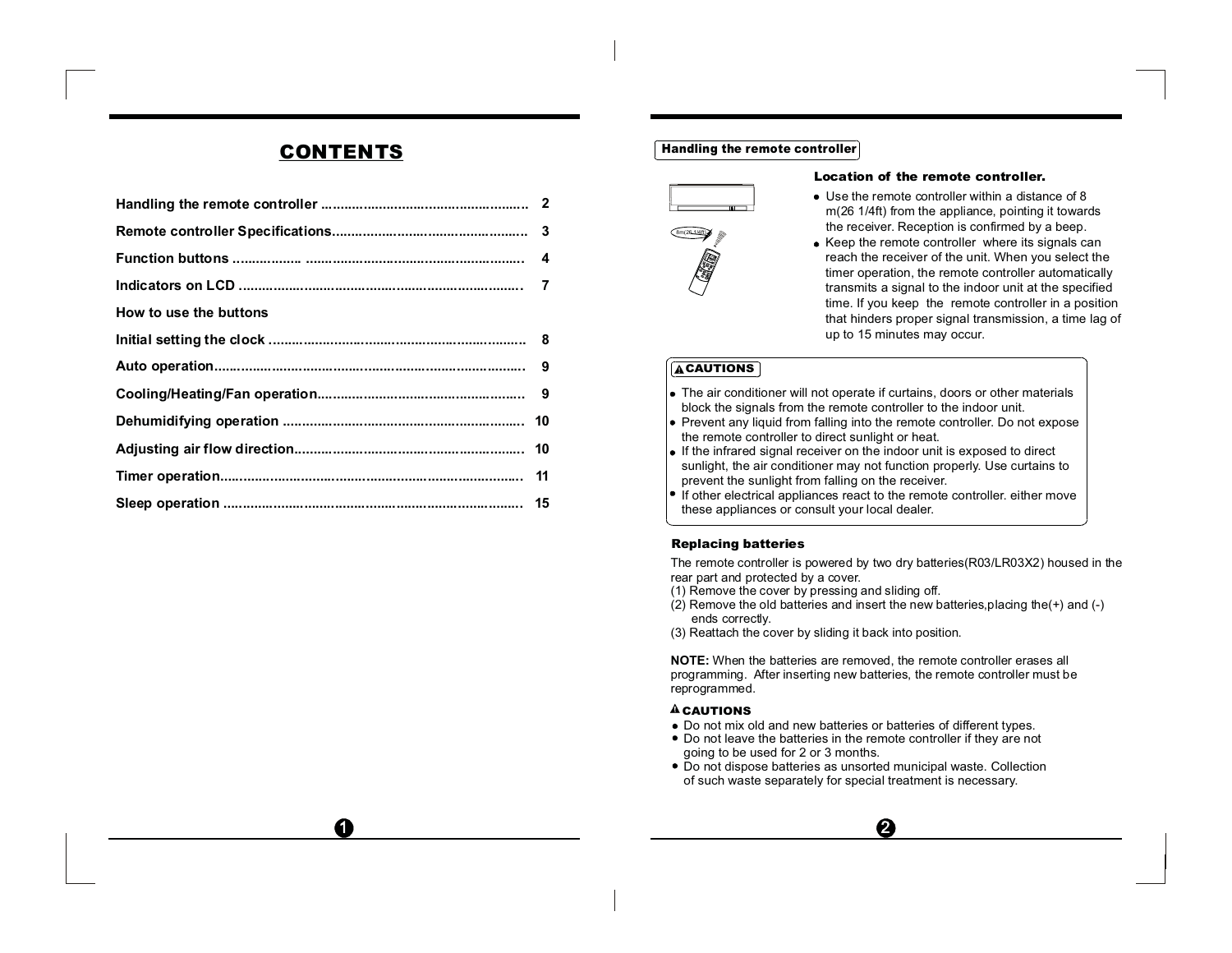#### Remote Controller Specifications

| Model                                           | RG05D4/BGEU1                                               |
|-------------------------------------------------|------------------------------------------------------------|
| <b>Rated Voltage</b>                            | 3.0V(Dry batteries R03/LR03 $\times$ 2)                    |
| Lowest Voltage of<br><b>CPU Emitting Signal</b> | 2.4V                                                       |
| Signal Receiving<br>Range                       | 8m(26 1/4ft) (when using 3.0 voltage,<br>it gets 11m/36ft) |
| <b>Fnvironment</b>                              | $-5^{\circ}$ C ~ 60 $\circ$ C(23 F ~ 140 F)                |

#### Performance Feature

- 1. Operating Mode: AUTO, COOL, DRY, HEAT and FAN.
- 2. Timer Setting Function in 24 hours.
- 3. Indoor Setting Temperature Range : 17 °C~30 °C (62°F~88°F) .
- 4. Full function of LCD (Liquid Crystal Display).



 $\boldsymbol{\Theta}$ 

# Function buttons



#### 1**ON/OFF Button**

 Operation starts when this button is pressed and stops when this button is pressed again.

#### $\boldsymbol{Q}$ **MODE Button**

Each time the button is pressed, the operation mode is selected in <sup>a</sup> sequence of following: AUTO ━━━ COOL ━━━ DRY ━━━ HEAT ━━ FAN

#### $\bullet$ **SLEEP Button**

Active/Disable sleep function. It can maintain the most comfortable temperature and save energy. This function is available on COOL, HEAT or AUTO mode only .

**NOTE:** *While the unit is running under SLEEP mode, it would be cancelled if MODE, FAN SPEED or ON/OFF button is pressed.*

#### $\bullet$ **SWING V Button**

 Used to stop or start horizontal louver movement and set the desired up/down air flow direction. Push once, the louver changes 6 degree in angle. Keep pushing more than 2 seconds, the louver will swing up and down automatically.

#### 5 **RESET Button**

 Once the recessed RESET button is pressed, all of the current settings will be cancelled and the controller will return to the initial settings.

#### 6**LOCK Button**

Ð

Press this recessed button to lock all currentsettings, and the remote controller will not accept any operation except that of the LOCK. Use the LOCK mode when you want to prevent settings from being changed accidentally. Press the LOCK button again to cancel the LOCK function. A lock symbol will appear on the remote controller display when the lock function is activated.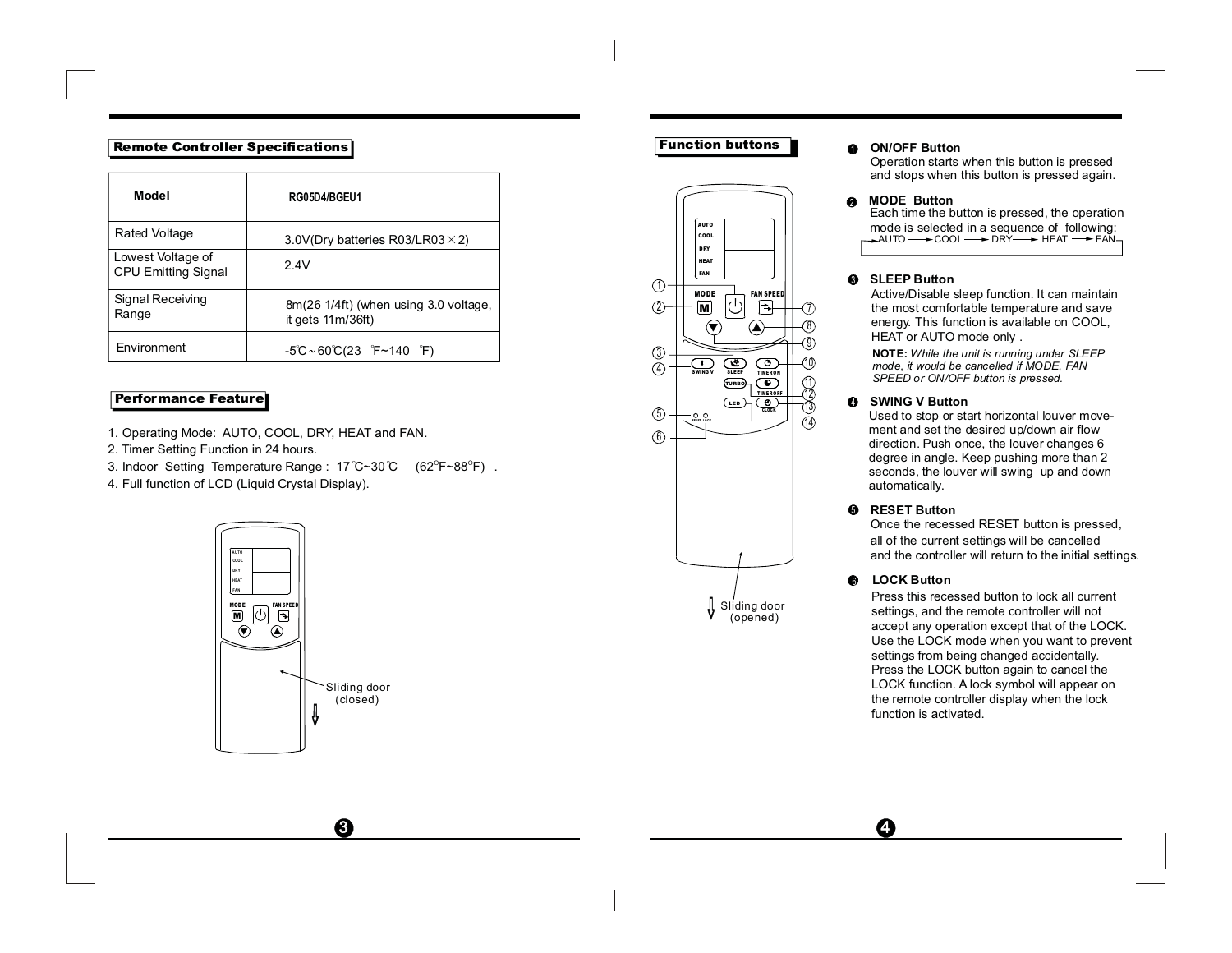### Function buttons(continued)



#### **FAN SPEED Button**7

Used to select the fan speed in four steps:  $\uparrow$  AUTO  $\rightarrow$  LOW  $\rightarrow$  MED  $\rightarrow$  HIGH  $\rightarrow$ 

#### 8 **UP Button**

Push this button to increase setting temperature or to increase Hour during Timer setting.

#### 0 **DOWN Button**

Push this button to decrease setting temperature or to decrease Hour during Timer setting. *NOTE:* **Press and hold UP and DOWN** buttons together for 3 seconds will alternate the temperature display between the  $\,{}^{\circ}\textsf{C}$  &  $\,{}^{\circ}\textsf{F}$  scale.

#### 10**TIMER ON Button**

Press this button to activate the Auto-on timesetting. Each press will increase the time setting in 30 minutes increments, up to 10 hours, then at 1 hour increments up to 24 hours. To cancel the Auto-on time setting, just press the button until the time setting is 0.0.

#### 11 **TIMER OFF Button**

Press this button to activate the Auto-off timesetting. Each press will increase the time setting in 30 minutes increments, up to 10 hours, then at 1 hour increments up to 24 hours. To cancel the Auto-off time setting, just press the button until the time setting is 0.0.

#### **TURBO** 12

 $\boldsymbol{\Theta}$ 

Active/Disable Turbo function. Turbo functionenables the unit to reach the preset temperature in the shortest time. When press this button on cooling mode, the unit will blow strong cooling air with super high fan speed. When press this button on heating mode(applicable to the unit adopts PTC only), the PTC will be energized and bring fast heating operation.



#### 13 **CLOCK Button**

Used to set the remote clock.

#### **LED Button**14

Disable/Active indoor screen Display. When pushing more than 2 seconds, the room temperature is displayed. Pushing more than 2 seconds again or waiting for 15 seconds, the previous display will revert back in the screen display.

## **NOTE:**

- Buttons design might be slightly different from the actual one depending on individual models.
- All the functions desc ribed above are accomplished by the indoor unit, if the indoor unit has no this feature, there is no corresponding operation happened when press the relative button on the remote controller.

 $\boldsymbol{\Omega}$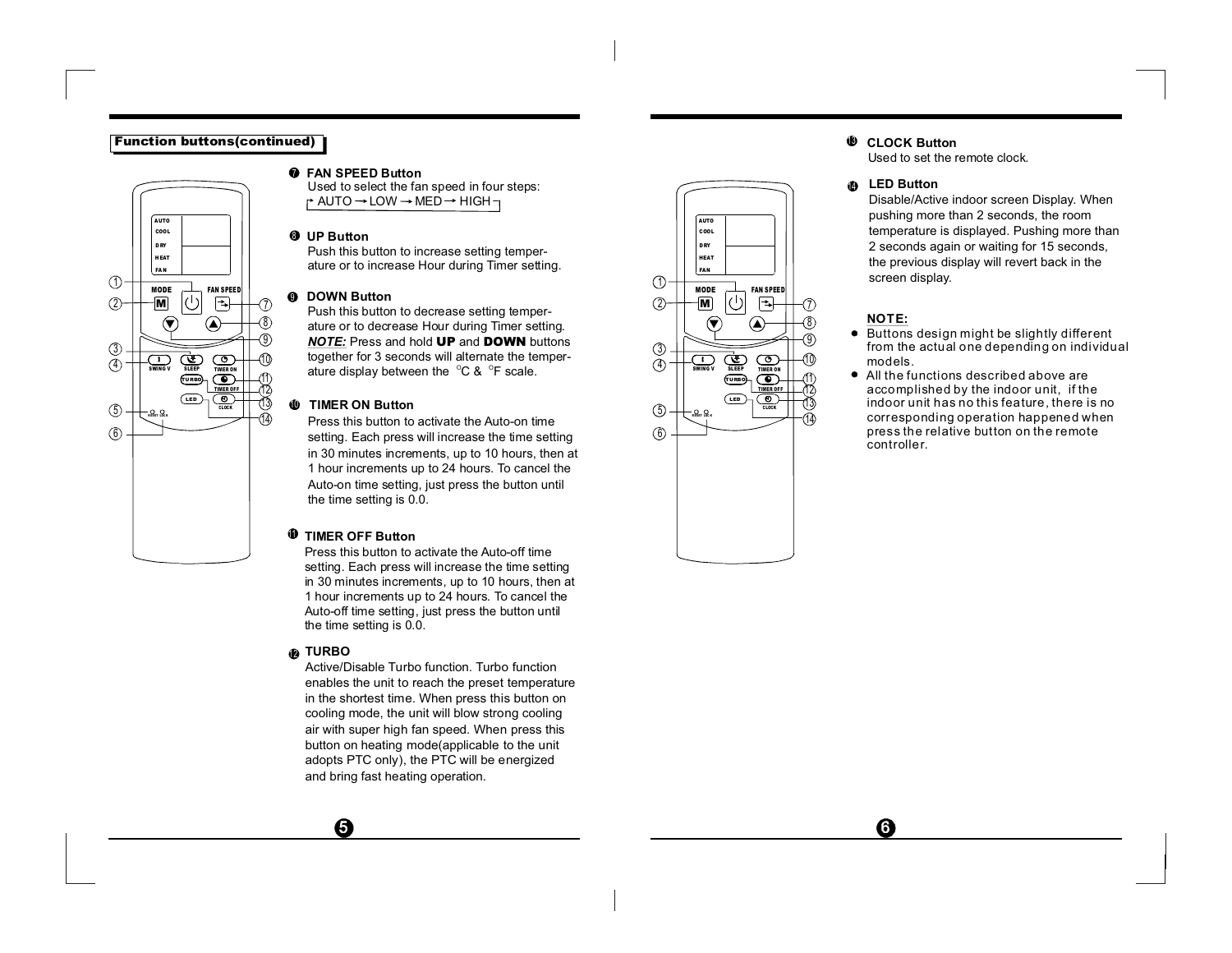# Indicators on LCD

AUTO<sup>®</sup> COOL DRY HEAT FAN

TEMP.SETCLOCKTIMER

#### Mode display

Displays the current operation mode. Including AUTO( $\circledast$ ), COOL( $\circledast$ ), DRY( $\circledast$ ), HEAT( $\circledast$ ) (Not applicable to cooling only models), FAN( $\frac{1}{2}$ ) and back to AUTO( ). **AUTO**

#### Transmission Indicator

This transmission indicator lights when remote controller transmits signals to the indoor unit.

#### ON/OFF display

Displayed by pressing the ON/OFF button. Press the ON/OFF button again to remove.

#### Temp. display

Displays the temperature setting(17°C~30°C/62°F~ 86 $^{\circ}$ F). When you set the operating mode to FAN, no temperature setting is displayed.

#### Time display

E

HOUR ON OFF

些

 $\frac{1}{2}$  and the set of the set of  $\frac{1}{2}$ 

Indicate Timer on/off time(0:00~23:50 hours) or clock time. The clock time is indicated only when no AUTO-ON/OFF timer is set. When AUTO-TIMER feature is operating, it displays the AUTO-ON/OFF time. To check the current time, press the CLOCK button, and the time will display.

#### Fan speed display

Displays the selected fan speed, AUTO( فَبَيْنَا ) and three fan speed <u>l</u>evels "דוש" (LOW) " " " (MED) " *•••••••••* " (HIGH) can be indicated. The fan speed is auto controlled under AUTO or DRY mode.

### Lock Display

Displayed when LOCK mode is activated.

#### Sleep Display

Displayed under sleeping operation. Press the SLEEP button again to remove.

#### **Note:**

 $\boldsymbol{a}$ 

All displays on the remote controller are shown for illustration purposes only.



### How to use the buttons

Before you start operating the air conditioner, set the clock of the remote controller using the procedures given in this section. The clock panel on the remote controller will display the time regardless of whether the air conditioner is in use or not.

#### Initial Setting the Clock

After batteries are inserted in the remote controller, the clock panel will display "12:00" and begin to flash. **1. UP/DOWN button**

- Press these buttons to set time..
- ▲ Forward.
- **v** Backward.
- Each time you press the button, the time moves . forward or backward by one minute depending on which side you press. The time alters as quickly as you push the button.
- Keep pressing the button without releasing, the . time moves forward or backward by 10 minutes depending on which side you press.

#### **2.CLOCK button**

When the right time is achieved, press the CLOCK button or release the  $\triangle$  or  $\triangledown$  and wait for 5 seconds, the clock time stops flashing and the clock starts operating.

#### **3.Readjusting the Clock**

Press the CLOCK button on the remote controller, the time of the clock display will start to flash. To set the new time, follow 1 and 2 of "Initial Setting of the Clock".

**Note:** The time of the CLOCK must be set before the AUTO-TIMER feature will operate.

#### **\* Clock accuracy is within 15 seconds per day.**

## **A** CAUTION

Ô

Static electricity or other factors (Voltage transients) can cause the remote controller clock to initialize. If your remote controller is initialized (the time of "12:00" flashing), readjust the clock before starting the unit.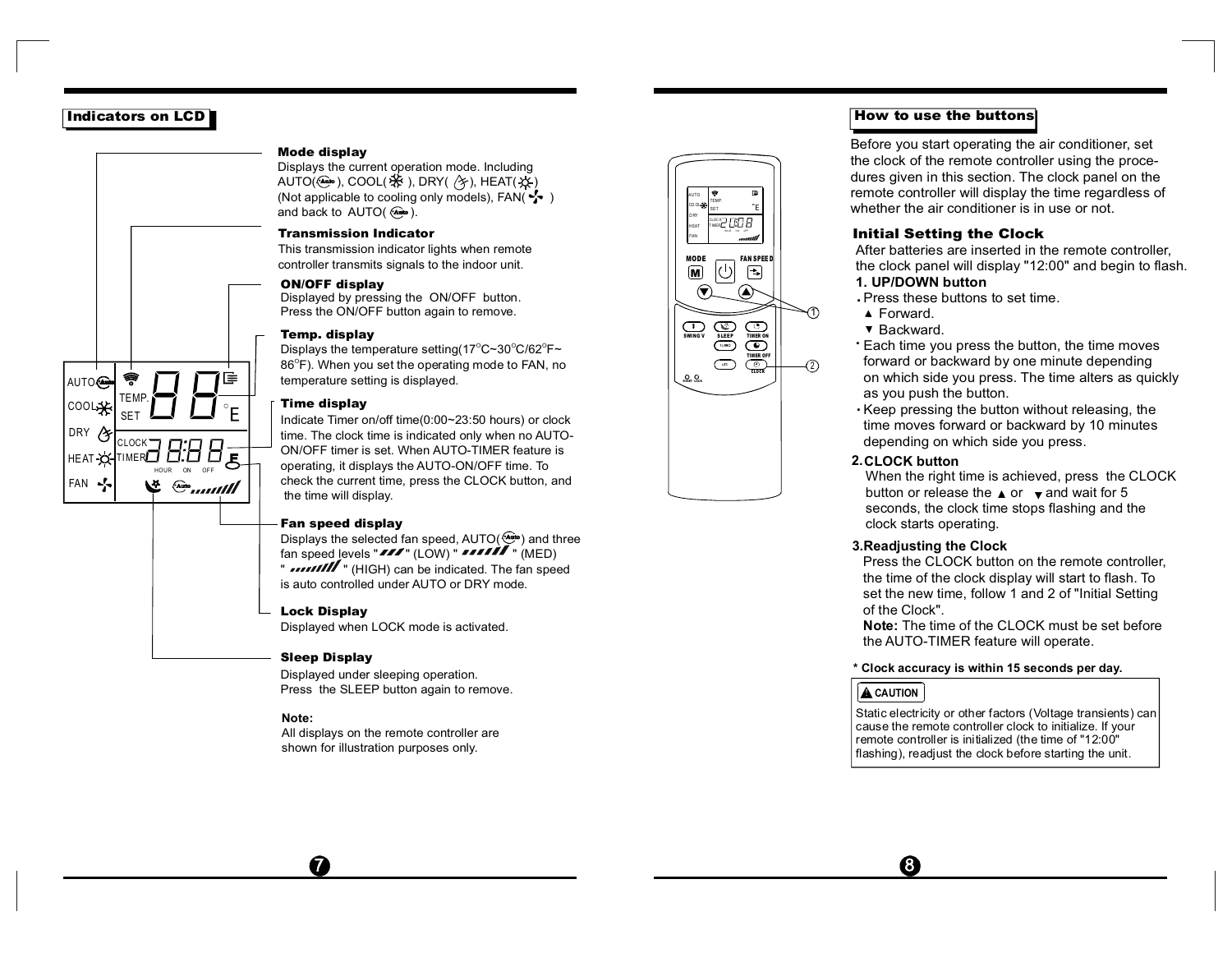



#### Auto operation

**MODE**1. Press the button to select Auto.Ensure the unit is plugged in and power is available. The OPERATION indicator on the display panel of the indoor unit starts flashing.

- 2. Press the **UP/DOWN** button to set the desired temperature. The temperature can be set within a range of 17 $^{\circ}$ C $\sim$  30 $^{\circ}$ C
- 3. Press the **ON/OFF**button to start the air conditioner.

#### *NOTE*

- *1. In the Auto mode, the air conditioner can logically choose the mode of Cooling, Fan, and Heating by sensing the difference between the actual ambient room temperature and the setting temperature on the remote controller.*
- *2. In the Auto mode, you can not switch the fan speed. It has already been automatically controlled.*
- *3. If the Auto mode is not comfortable for you , the desired mode can be selected manually.*

#### Cooling /Heating/Fan operation

Ensure the unit is plugged in and power is available.

- 1. Press the **MODE** button to select COOL, HEAT, (cooling & heating models only) or FAN mode.
- 2. Press\_the **UP/DOWN** buttons to set the desired temperature. The temperature can be set within a range of 17 $^{\circ}$ C~ 30 $^{\circ}$ C
- 3. Press the **FAN SPEED** button to select the fan speed in four steps- Auto, Low, Med,or (62 $^{\circ}$ F~88 $^{\circ}$ F) in 1 $^{\circ}$ C/1 $^{\circ}\,$  F increments.
- 4. Press the **ON/OFF** button to start the air High. conditioner.

#### *NOTE*

 $\boldsymbol{\Omega}$ 

*In the FAN mode, the setting temperature is not displayed in the remote controller and you are not able to control the room temperature either. In this case, only step 1, 3 and 4 may be performed.*



#### Dehumidifying operation

1. Press the **MODE** button to select DRY mode. Ensure the unit is plugged in and power is available. The OPERATION indicator on the display panel of the indoor unit starts flashing.

- 2. Press the **UP/DOWN** buttons to set the
- 3. Press the  $\mathsf{ON}/\mathsf{OFF}$  button to start the air desired temperature. The temperature can be set within a range of 17°C~ 30°C (62 $^{\circ}$ F~88 $^{\circ}$ F) in 1 $^{\circ}$ C/1 $^{\circ}$  F increments.
- conditioner.

#### *NOTE*

*In the Dehumidifying mode, you can not switch the fan speed. It has already been automatically controlled.*

#### Adjusting air flow direction

Use the SWING V button to adjust the desired airflow direction.

- When push the SWING V button, the horizontal louver changes 6 degree in angle for each push. Keep pushing more than 2 seconds, the louver will swing automatically and give UP and DOWN air flow.
- **NOTE:** When the horizontal louver swing or move to <sup>a</sup> position which would affect the cooling or heating effect of the air conditioner, it would automatically change the swing/moving direction.

 $\bf \Phi$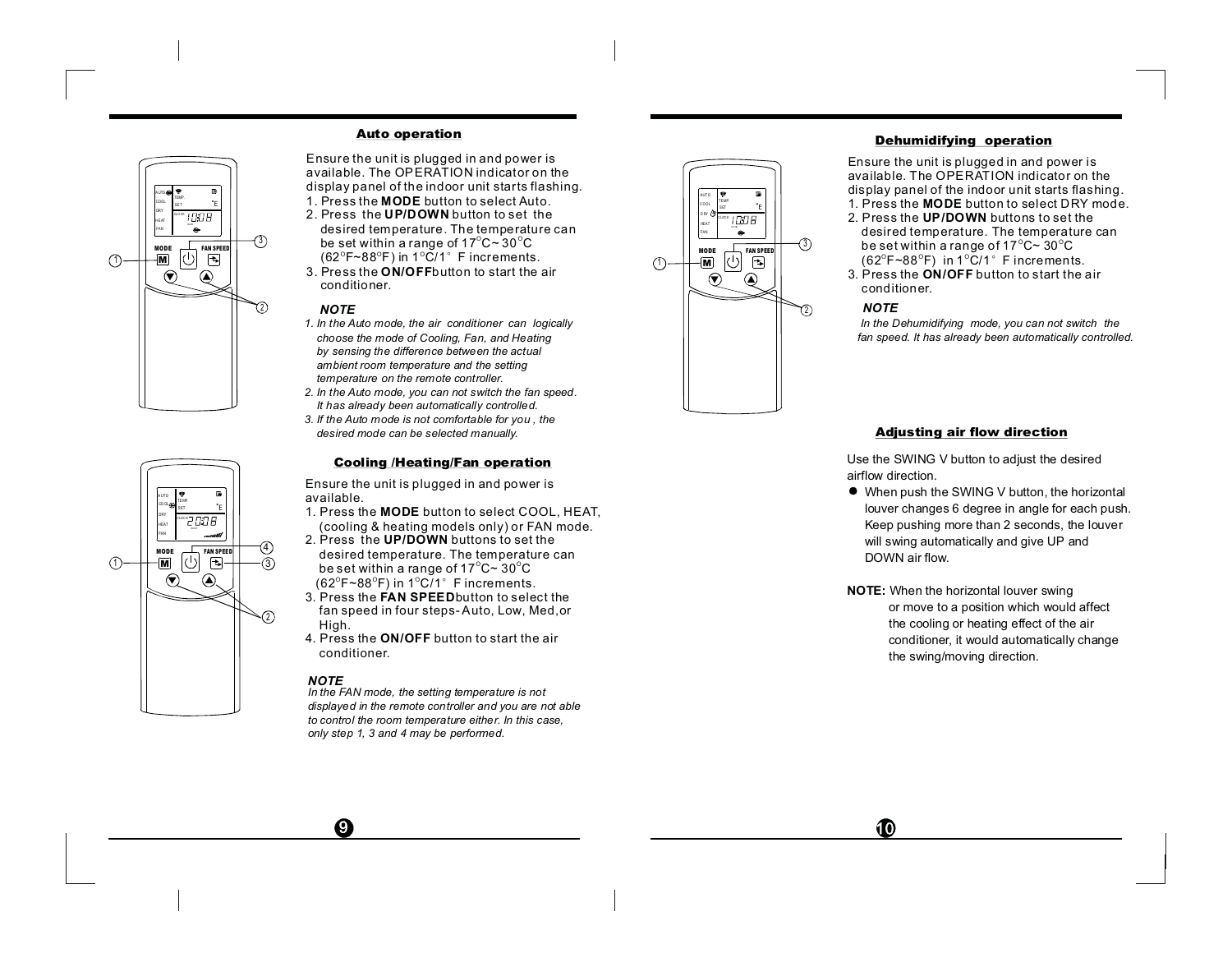### Timer operation

**AUTO** TEMP.COOLSETDRY00 B HEATTIMERHOU R ON OFFFANMODE $\begin{tabular}{|c|c|} \hline $\circ$ & \texttt{FAN SPEEI} \\ \hline $\left\langle \cdot \right\rangle$ & $\overline{\bigoplus}$ \\ \hline \end{tabular}$ 国 M  $\left( \bigtriangledown \right)$  $\circledast$  $\begin{picture}(180,10) \put(0,0){\line(1,0){10}} \put(10,0){\line(1,0){10}} \put(10,0){\line(1,0){10}} \put(10,0){\line(1,0){10}} \put(10,0){\line(1,0){10}} \put(10,0){\line(1,0){10}} \put(10,0){\line(1,0){10}} \put(10,0){\line(1,0){10}} \put(10,0){\line(1,0){10}} \put(10,0){\line(1,0){10}} \put(10,0){\line(1,0){10}} \put(10,0){\line($ 1P TIMERON 2 T IM ER O FF $\overline{\mathcal{L}}$  $\circ$   $\circ$ CLO CK

press the TIMER ON button can set the auto-on time of the unit. And press the TIMER OFF button can set the auto-off time of the unit.

#### **To set the Auto-on time.**

- 1. Press the TIMER ON button. The remote controller shows TIMER ON, the last Auto-on setting time and the signal "HOUR" will be shown on the LCD display area. Now it is ready to reset the Auto-on time to START the operation.
- 2. Push the TIMER ON button again to set desired Auto-on time. Each time you press the button, the time increases in 30 minutes increments, up to 10 hours, then at 1 hour increments up to 24 hours.
- 3. After setting the TIMER ON ,there will be <sup>a</sup> onehalf second delay before the remote controller transmits the signal to the air conditioner. Then, after approximately another 2 seconds, the signal "HOUR" will disappear and the set temperature will re-appear on the LCD display window.

## **To set the Auto-off time.**

- 1. Press the TIMER OFF button. The remotecontroller shows TIMER OFF, the last Auto-off setting time and the signal "HOUR" will be shown on the LCD display area. Now it is ready to reset the Auto-off time to START the operation.
- 2. Push the TIMER OFF button again to set desired Auto-off time. Each time you press the button, the time increases in 30 minutes increments, up to 10 hours, then at 1 hour increments up to 24 hours.
- 3. After setting the TIMER OFF ,there will be <sup>a</sup> onehalf second delay before the remote controller transmits the signal to the air conditioner. Then, after approximately another 2 seconds, the signal "HOUR" will disappear and the set temperature will re-appear on the LCD display window.

## *IMPORTANT*

The effective operation time set by the remote controller for the timer function is limited to the following settings: 0.5, 1.0, 1.5, 2.0, 2.5, 3.0, 3.5, 4.0, 4.5, 5.0, 5.5, 6.0, 6.5, 7.0, 7.5, 8.0, 8.5, 9.0, 9.5, 10, 11, 12, 13, 14, 15,16,17, 18, 19, 20, 21, 22, 23 and 24.





# Example of Timer setting

#### **(Auto-on Operation) TIMER ON**

The TIMER ON feature is useful when you want the unit to turn on automatically before say when you return home. The air conditioner will automatically start operating at the set time.

### **Example:**

To start the air conditioner in 6 hours.

- 1. Press the TIMER ON button, the last setting of starting operation time and the signal "HOUR" will show on the display area.
- 2. Press the TIMER ON button to display "6:0" on the TIMER ON display of the remote controller.
- 3. Wait for 0.5 second and the TIMER ON indicator stops flashing and this function is activated. The digital display area will show the tempera ture again.

 $\mathbf P$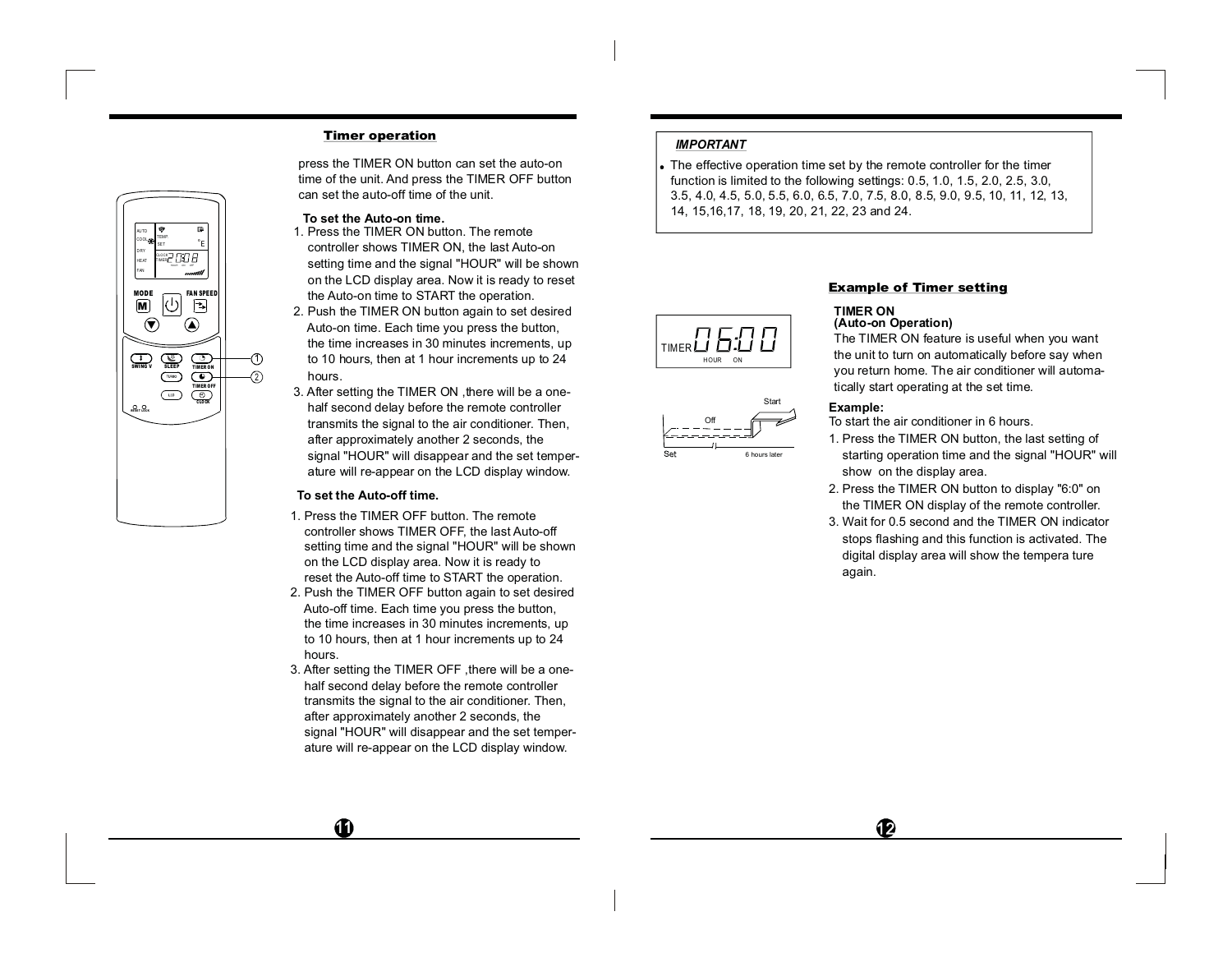

# **TIMER OFF**

**(Auto-off Operation)** The TIMER OFF feature is useful when you want the unit to turn off automatically after you go to bed. The air conditioner will stop automatically at the set time.



#### **Example:**

To stop the air conditioner in 10 hours.

- 1. Press the TIMER OFF button, the last setting of stopping operation time and the signal "HOUR" will show on the display area.
- 2. Press the TIMER OFF button to display "10:00" on the TIMER OFF display of the remote controller.
- 3. Wait for 0.5 second and the TIMER OFF indicatorstops flashing and this function is activated. The digital display area will show the temperature again.



Stop

Start

10 hours later after setting

2 hours laterafter setting

On

Set

#### **COMBINED TIMER**

(Setting both ON and OFF timers simultaneously)

#### TIMER OFF  $\rightarrow$  TIMER ON

(On  $\rightarrow$  Stop  $\rightarrow$  Start operation)

This feature is useful when you want to stop the air conditioner after you go to bed, and start it again in the morning when you wake up or when you return home.

# **Example:**

To stop the air conditioner 2 hours after setting and start it again 10 hours after setting.

- 1. Press the TIMER OFF button. 2. Press the TIMER OFF button again to
- display 2:00 HOUR on the TIMER OFF display.
- 3. Press the TIMER ON button.

**C** 

- 4. Press the TIMER ON button again to display 10:00 HOUR on the TIMER ON display .
- 5. Wait for the remote control to display the setting temperature.





2 hour s laterafter setting 5 hours later after setting

#### TIMER ON  $\rightarrow$  TIMER OFF

(Off → Start → Stop operation) This feature is useful when you want to start the air conditioner before you wake up and stop it after you leave the house.

### **Example:**

To start the air conditioner 2 hours aftersetting, and stop it 5 hours after setting. 1. Press the TIMER ON button.

- 2. Press the TIMER ON button again to display 2:00 HOUR on the TIMER ON display.
- 3. Press the TIMER OFF button.4. Press the TIMER OFF button again to
- display 5:00 HOUR on the TIMER OFF display .
- 5. Wait for the remote control to display the setting temperature.

## **A** CAUTION

The timer setting(TIMER ON or TIMER OFF) that in sequence occurs directly after the set time will be activated first.